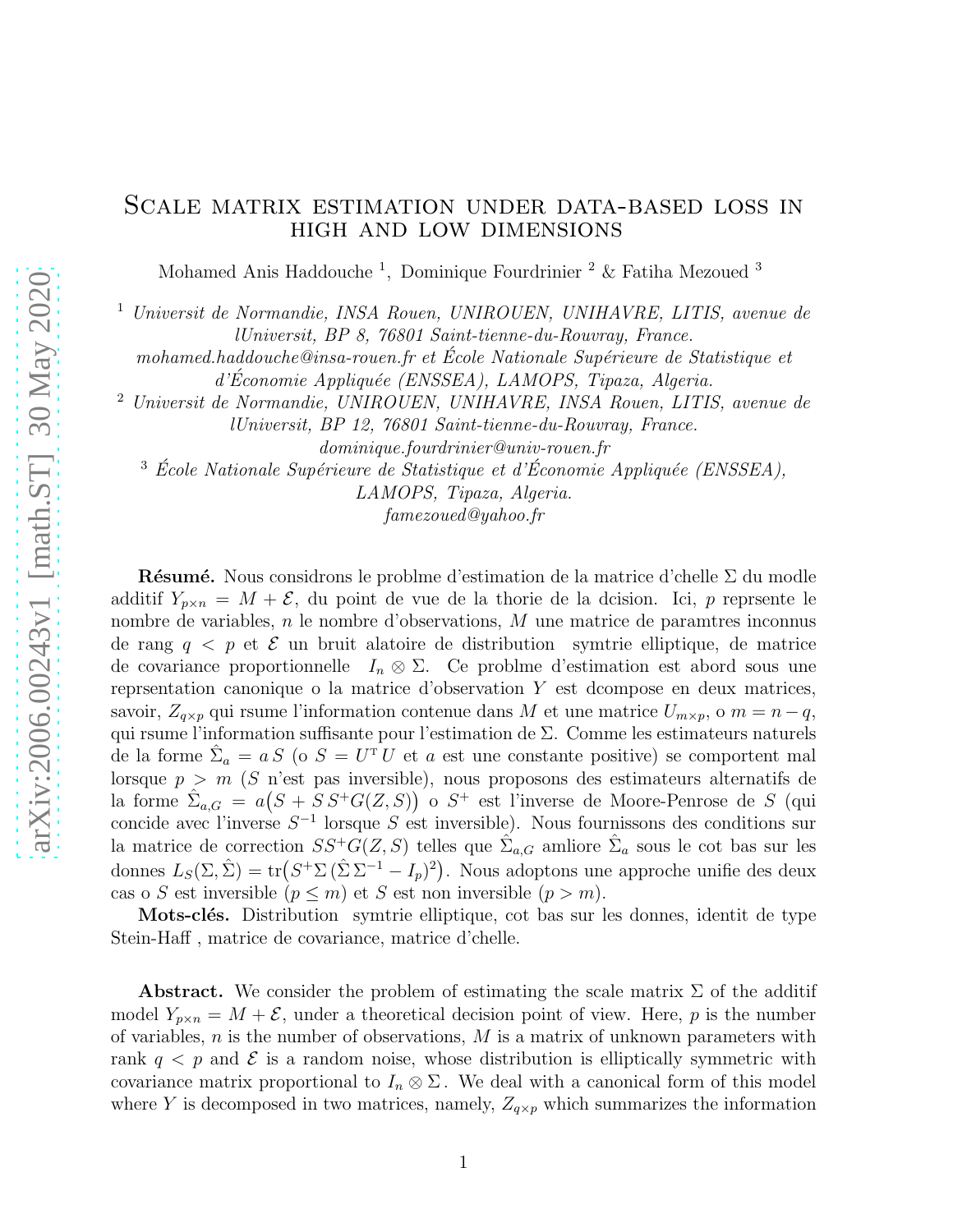contained in M, and  $U_{m\times p}$ , where  $m = n-q$ , which summarizes the sufficient information to estimate  $\Sigma$ . As the natural estimators of the form  $\hat{\Sigma}_a = a S$  (where  $S = U^T U$  and a is a positive constant) perform poorly when  $p > m$  (S non-invertible), we propose estimators of the form  $\hat{\Sigma}_{a,G} = a(S + SS + G(Z, S))$  where  $S^+$  is the Moore-Penrose inverse of S (which coincides with  $S^{-1}$  when S is invertible). We provide conditions on the correction matrix  $SS^+G(Z, S)$  such that  $\hat{\Sigma}_{a,G}$  improves over  $\hat{\Sigma}_a$  under the data-based loss  $L_S(\Sigma, \hat{\Sigma}) = \text{tr}(S^+ \Sigma (\hat{\Sigma} \Sigma^{-1} - I_p)^2)$ . We adopt a unified approach of the two cases where S is invertible  $(p \leq m)$  and S is non-invertible  $(p > m)$ .

Keywords. Eliptically symmetric distributions, data-based loss, Stein-Haff type identity, covariance matrix, scale matrix.

#### 1 Introduction

Consider the following additive model

$$
Y = M + \mathcal{E}, \qquad \mathcal{E} \sim ES(0_{np}, I_n \otimes \Sigma), \tag{1}
$$

where Y is an observed  $n \times p$  matrix, M denotes an  $n \times p$  matrix of unknown parameters and  $\mathcal E$  is an  $n \times p$  elliptically symmetric distributed noise with unknown covariance matrix proportional to  $I_n \otimes \Sigma$ , where  $\Sigma$  is an unknown  $p \times p$  invertible scale matrix and  $I_n$  is the n-dimensional identity matrix. Note that, the class of elliptically symmetric distributions encompasses a large number of important distributions such as Gaussian, Cauchy, exponential, Student and Weibull distributions. Our main assumption is that M is of low-rank, that is,

<span id="page-1-1"></span><span id="page-1-0"></span>
$$
rank(M) = q < p \tag{2}
$$

Note that Model [\(1\)](#page-1-0) is a common alternative representation of the multivariate lowrank regression model  $Y = X \beta + \mathcal{E}$ , where X is an  $n \times q$  matrix of known constants of rank  $q < p$  and  $\beta$  is an  $q \times p$  matrix of unknown parameters. In the Gaussian setting, Model  $(1)$  arises in many fields that require to estimate M as in signal processing, image processing, collaborative filtering. Thus, it has been considered by various authors such as Candès and Recht (2009), Ji et al. (2010) and Candès et al. (2013). Recently, Canu and Fourdrinier (2017) introduced the extended elliptical setting in Model [\(1\)](#page-1-0). It is worth noting that many estimation procedures of  $M$  rely on an accurate estimation of the scale matrix  $\Sigma$ , which is the aim of this paper.

Thanks to the low-rank assumption in [\(2\)](#page-1-1), there exists a  $n \times n$  orthogonal matrix  $Q = (Q_1 Q_2)$ , with  $Q_2^T M = 0$ , so that the canonical form of Model [\(1\)](#page-1-0) is given by

<span id="page-1-2"></span>
$$
Q^{\mathrm{T}} Y = \begin{pmatrix} Q_1^{\mathrm{T}} \\ Q_2^{\mathrm{T}} \end{pmatrix} Y = \begin{pmatrix} Z \\ U \end{pmatrix} = \begin{pmatrix} \theta \\ 0 \end{pmatrix} + Q^T \mathcal{E}, \tag{3}
$$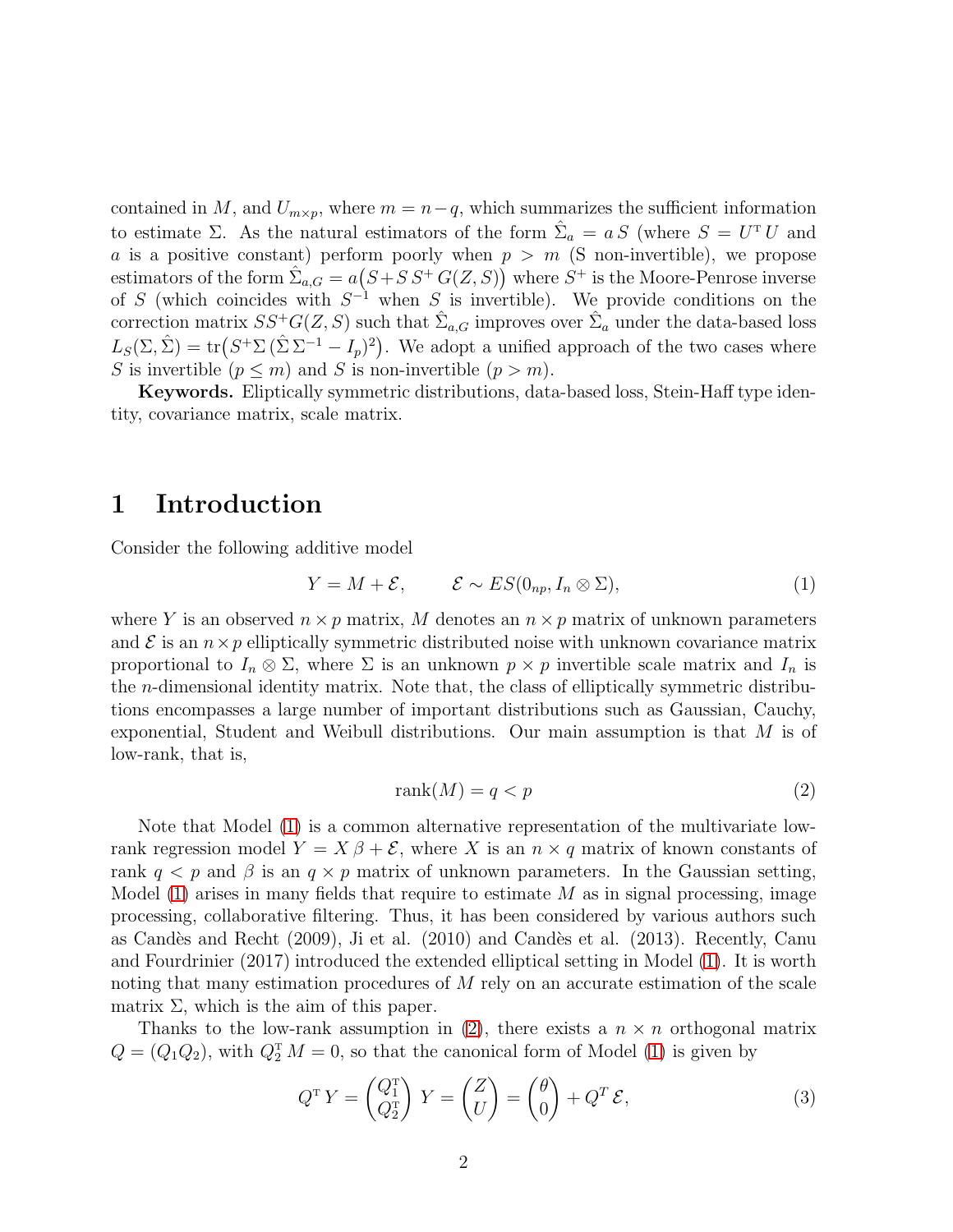where Z and U are respectively  $q \times p$  and  $m \times p$  matrices (*cf.* Fourdrinier and Canu (2017) for more details). Note that, the canonical form [\(3\)](#page-1-2) separates information about the mean structure Z and the information concerning the scale U, since  $S = U<sup>T</sup> U$  summarizes the information to estimate  $\Sigma$ . Now, we restrict our attention to the setting where the joint density of  $Z$  and  $U$  is of the form

<span id="page-2-0"></span>
$$
(z, u) \mapsto |\Sigma|^{-n/2} f \left[ \operatorname{tr} \{ (z - \theta) \Sigma^{-1} (z - \theta)^{\mathrm{T}} \} + \operatorname{tr} \{ \Sigma^{-1} u^{\mathrm{T}} u \} \right], \tag{4}
$$

for some function  $f$ .

In the following,  $E_{\theta, \Sigma}$  will denote the expectation with respect to the density [\(4\)](#page-2-0) and  $E_{\theta, \Sigma}^*$  the expectation with respect to the density

$$
(z, u) \mapsto \frac{1}{K^*} |\Sigma|^{-n/2} F^* \big[ \operatorname{tr} \{ (z - \theta) \Sigma^{-1} (z - \theta)^{\top} \} + \operatorname{tr} \{ \Sigma^{-1} u^{\top} u \} \big],
$$

where  $F^*(t) = \frac{1}{2} \int_t^{\infty} f(v) dv$  and the normalizing constant  $K^*$  is assumed to be finite. Note that, in the setting of a multivariate normal distribution, since  $F^* = f$ , these two expectations coincide.

As mentioned by James and Stein (1961), the natural estimators of the form  $\hat{\Sigma}_a$  =  $a S$  (where  $a$  is a positive constant) perform poorly. Therefore, we consider alternative estimators of the form  $\hat{\Sigma}_{a,G} = a(S + SS^{+}G(Z, S))$  and we derive dominance results under the data-based loss function

$$
L_S(\hat{\Sigma}, \Sigma) = \text{tr}\big(S^+ \Sigma \left(\hat{\Sigma} \Sigma^{-1} - I_p\right)^2\big),\tag{5}
$$

and its associated risk

<span id="page-2-1"></span>
$$
R(\hat{\Sigma}, \Sigma) = E_{\theta, \Sigma} [L_S(\hat{\Sigma}, \Sigma)], \qquad (6)
$$

where  $\hat{\Sigma}$  is an estimator of  $\Sigma$  and  $S^+$  is the Moore-Penrose inverse of S. It is worth noticing that this type of loss function, called data-based since it involves  $S^+$ , was introduced by Efron and Morris (1976). Since then, it was considered by various authors, in a Gaussian setting by Kubokawa and Srivastava (2008) and Tsukuma and Kubokawa (2015), and in a spherical setting by Fourdrinier and Strawderman (2015).

The two main features of our approach is that we consider the general elliptically symmetric distribution context and we unify the two cases where  $S$  is non-invertible  $(p > m)$  and S is invertible  $(p \leq m)$ . The primary decision-theoretic results are presented in Section [2.](#page-3-0) More precisely, we derive a sufficient condition on the correction matrix function  $SS^+G(Z, S)$  for which  $\hat{\Sigma}_{a,G}$  improves on  $\hat{\Sigma}_a$  under the data-based loss in [\(5\)](#page-2-1). In Section [3,](#page-4-0) we provide numerical results through simulations.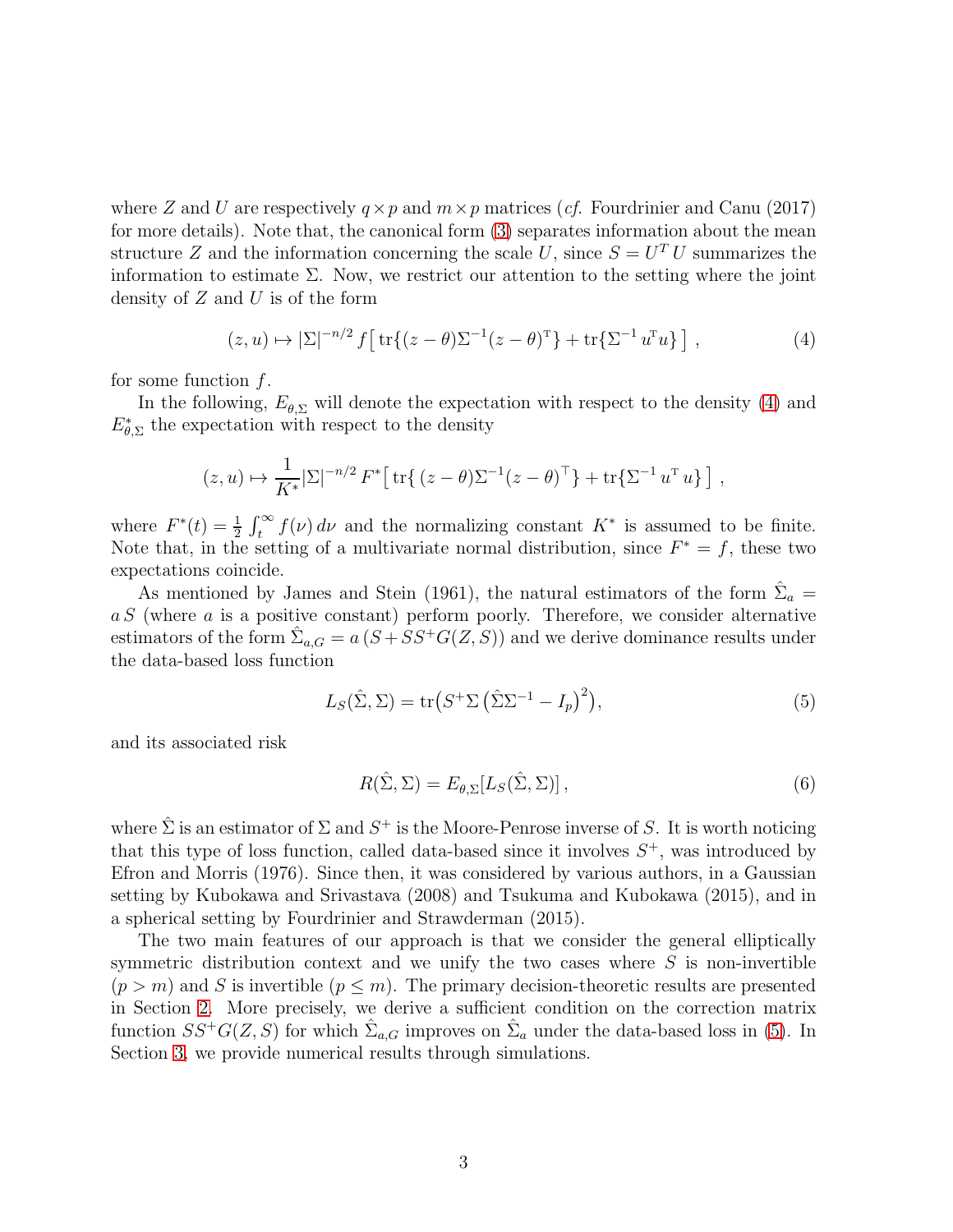### <span id="page-3-0"></span>2 Main result

Among the usual estimators  $\hat{\Sigma}_a = a S$ , there exists  $a_o > 0$  such that  $\hat{\Sigma}_{a_o}$  is optimal (that is, the risk of  $\hat{\Sigma}_{a_0}$  is less than or equal to the risk of  $\hat{\Sigma}_a$ , for any  $a > 0$ ); this is

$$
a_o = \frac{1}{K^*(p \vee m)},
$$

where  $p \vee m = \max\{p, m\}$  (*cf.* Haddouche (2019) for a proof). The improvement over the class of  $a S$ 's will be shown through the improvement of

$$
\hat{\Sigma}_{a_o,G} = a_o \left( S + S S^+ G(Z,S) \right),\tag{7}
$$

over  $\hat{\Sigma}_{a_o} = a_o S$ , where

$$
G(Z, S) = \frac{t}{\text{tr}(S^+)} S S^+
$$

and t is a positive constant. Note that the choice of this specific form of  $G(Z, S)$  is motivated by the estimator considered by Konno (2009) in the normal case. We give sufficient conditions on the corrected factor  $SS^+G(Z, S)$ , that is on the constant t, such that the risk difference

<span id="page-3-1"></span>
$$
\Delta(G) = R(\hat{\Sigma}_{a_o,G}, \Sigma) - R(\hat{\Sigma}_{a_o}, \Sigma)
$$

between  $\hat{\Sigma}_{a_o,G}$  and  $\hat{\Sigma}_{a_o}$  is non-positive. Of course,  $\Delta(G) \leq 0$  makes only sense if and only if  $R(\hat{\Sigma}_{a_o,G},\Sigma)<\infty$ . It is shown in Haddouche (2019) that this occurs as soon as the expectations  $E_{\theta, \Sigma} \left[ \lVert S^+ G \rVert_F^2 \right]$  $_{F}^{2}], E_{\theta, \Sigma} [\Vert \Sigma^{-1} S S^{+} G \Vert_{F}^{2}]$  $E_{\theta,\Sigma}$  [tr( $\Sigma S^+$ )] and  $E_{\theta,\Sigma}$  [tr( $\Sigma^{-1} S$ )] are finite. In that case,

$$
\Delta(G) = a_o^2 K^* E_{\theta, \Sigma} \left[ \text{tr} \left( \Sigma^{-1} S S^+ G \left\{ I_p + S^+ G + S S^+ \right\} \right) \right] - 2 a_o E_{\theta, \Sigma} \left[ \text{tr} \left( S^+ G \right) \right]. \tag{8}
$$

The dependence of the risk difference in [\(8\)](#page-3-1) on the unknown parameter  $\Sigma^{-1}$  is problematic. As a remedy, we apply the Stein-Haff type identity in the framework of elliptically symmetric distribution given in Fourdrinier Haddouche and Mezoued (2019).

**Lemma 1** Let  $G(z, s)$  be a  $p \times p$  matrix function such that, for any fixed z,  $G(z, s)$  is weakly differentiable with respect to s. Assume that  $E_{\theta, \Sigma}$   $[$  $|\text{tr}(\Sigma^{-1}SS^+G)|$   $] < \infty$ . Then we have

$$
E_{\theta,\Sigma}\left[\text{tr}\left(\Sigma^{-1}SS^+G\right)\right] = K^*E_{\theta,\Sigma}^*\left[\text{tr}\left(2SS^+D_s\{SS^+G\}^{\mathrm{T}} + \left(m - \left(p\wedge m\right) - 1\right)S^+G\right)\right].
$$

Thanks to this identity, sufficient conditions for improvement of  $\hat{\Sigma}_{a_o,G}$  over  $\hat{\Sigma}_{a_o}$ , are given in the following theorem (cf. Haddouche (2019) for a proof) through an upper bound of the risk difference in [\(8\)](#page-3-1).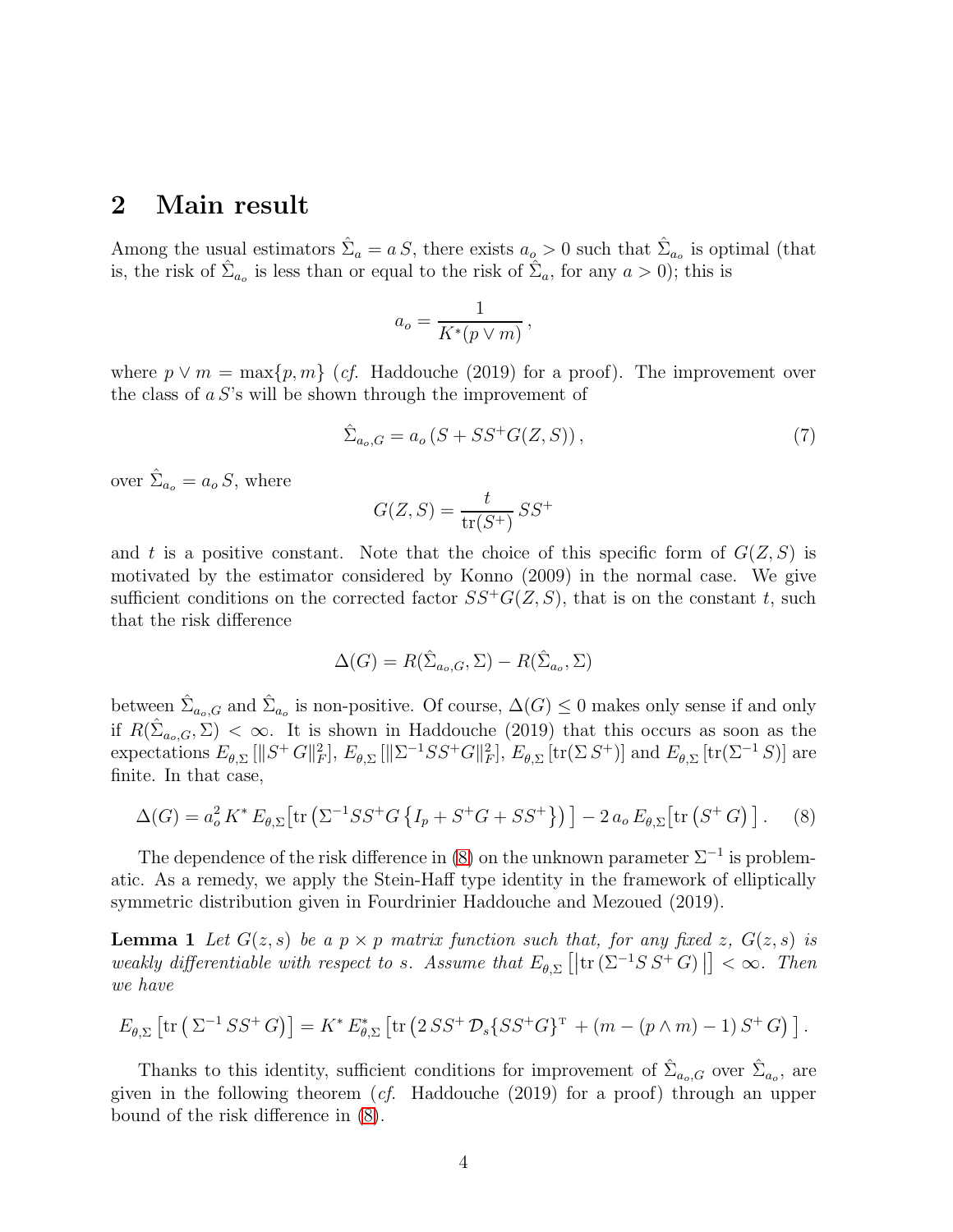**Theorem 1** Consider a density of the form  $(4)$ . Let

<span id="page-4-1"></span>
$$
\hat{\Sigma}_{a_o,G} = a_o \left( S + \frac{t}{\text{tr}(S^+)} SS^+ \right) \tag{9}
$$

where t is a positive constant. Then  $\hat{\Sigma}_{a_o,G}$  improves over  $\hat{\Sigma}_{a_o}$  as soon as

$$
0 \leq t \leq \frac{2((p\wedge m)-1)}{(p\vee m)-(p\wedge m)+1}.
$$

<span id="page-4-0"></span>where  $p \wedge m = \min\{p, m\}$ .

## 3 Numerical study

We deal here with the non-invertible case  $(p > m)$  for a Gaussian distribution  $(K^* = 1)$ where the scale matrix have an autoregressive structure of the form  $(\Sigma)_{ij} = 0.9^{|i-j|}$ . Note that simulation on the Student distributions are under study. We evaluate numerically the performance of the alternative estimator  $\hat{\Sigma}_{a_o,G}$  in [\(9\)](#page-4-1) where  $a_o = 1/p$  and  $t = 2(m 1/(p - m + 1)$ , through the percentage relative improvement in average loss PRIAL of  $\hat{\Sigma}_{a_o,G}$  over  $\hat{\Sigma}_{a_o}$  defined as

$$
PRIAL(\hat{\Sigma}_{a_o,G}) = \frac{\text{average loss of }\hat{\Sigma}_{a_o} - \text{average loss of }\hat{\Sigma}_{a_o,G}}{\text{average loss of }\hat{\Sigma}_{a_o}} \times 100 \,,
$$

which is reported in the following table.

| $\boldsymbol{p}$ | m  | $PRIAL(\%)$ |
|------------------|----|-------------|
| $20\,$           | 4  | 15.00       |
| $20\,$           | 8  | 18.56       |
| $20\,$           | 12 | 25.56       |
| $20\,$           | 16 | 47.034      |
| 100              | 20 | 3.39        |
| 100              | 40 | 4.19        |
| 100              | 60 | 5.76        |
| 100              | 80 | 10.42       |

Results of 1000 Monte Carlo simulation for  $(\Sigma)_{ij} = 0.9^{|i-j|}$ .

For  $p = 20$  and  $p = 100$ , the PRIAL increases with the values of m. Note that, when  $p = 20$  and  $m = 16$  the PRIAL is close de 50%. Note that the data-based Loss is much more discriminant then the usual quadratic loss for which the PRIAL is lower.